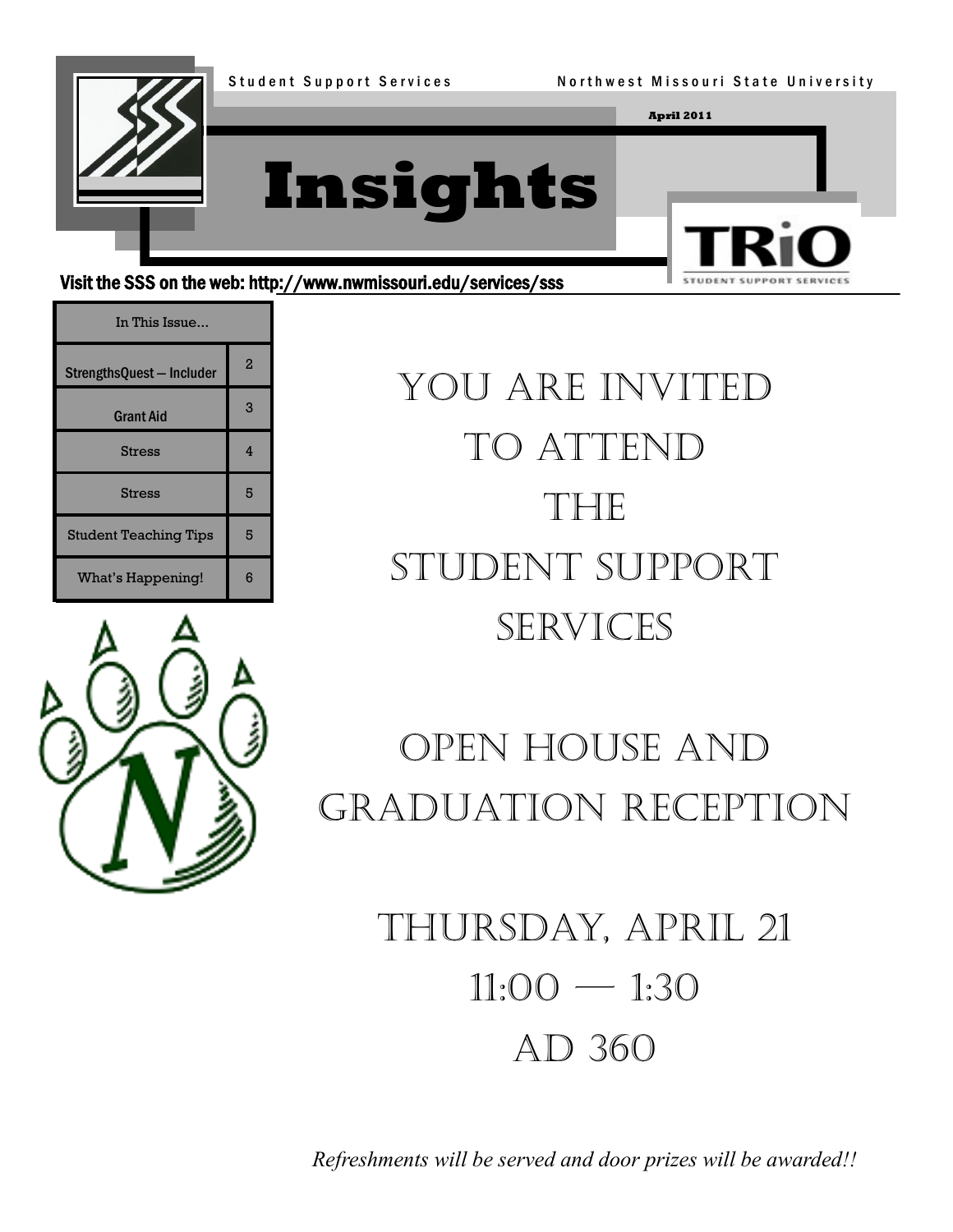# StrengthsQuest — Are you an includer too?

**By: Paige Kroenke**



# Mentee Highlight — Paige Kroenke

As a participant in Student Support Services, I was asked to take an inventory called StrengthsQuest to help identify some strengths that will further enhance my academic, social, and professional careers. My strongest strength was the includer strength; an includer is someone who always strives to "stretch" the circle wider. As I read the description of an includer, one phrase caught my attention. The phrase was, "In direct contrast to those who are drawn only to exclusive groups, you actively avoid those groups that exclude others." This phrase is a perfect example of who I strive to be; I try to never exclude anyone. If I have plans, I always want to invite someone who may not have plans or may be left out. This strength seems like a strength that would benefit oth-

ers more than myself, but overall it has benefited me more than anyone I have met. I have made some of my best friends at Northwest, by simply just including rather than excluding. If I had not reached out to so many people I would not have met some of my best friends, met four future roommates, or be surrounded by such a strong, family-like support system here at school. Not only has being an includer helped my social life, but has also helped me in classroom settings. Including one extra person in a group project, talking to the random person next to me, or involving them in a study group has allowed me to form great connections with other students. Making this effort gives me the ability to branch out to either offer help, or ask for help whenever I need it.

# Student Support Services Graduating Seniors

| <b>Crystal Damewood</b> | Johnathon Guyer     |
|-------------------------|---------------------|
| Kelsi Jo Franklin       | <b>Reggie Sims</b>  |
| Niki Skutnik            | Lisa Hise           |
| Tamra Ruehter           | Sara Ridinger       |
| Andrea Dimiceli         | Jason Sybert        |
| CJ Clark                | DeLinda Huff        |
| <b>Kelly Ables</b>      | Kirby Karwal        |
| Franki Belfonte         | <b>Matt Umstead</b> |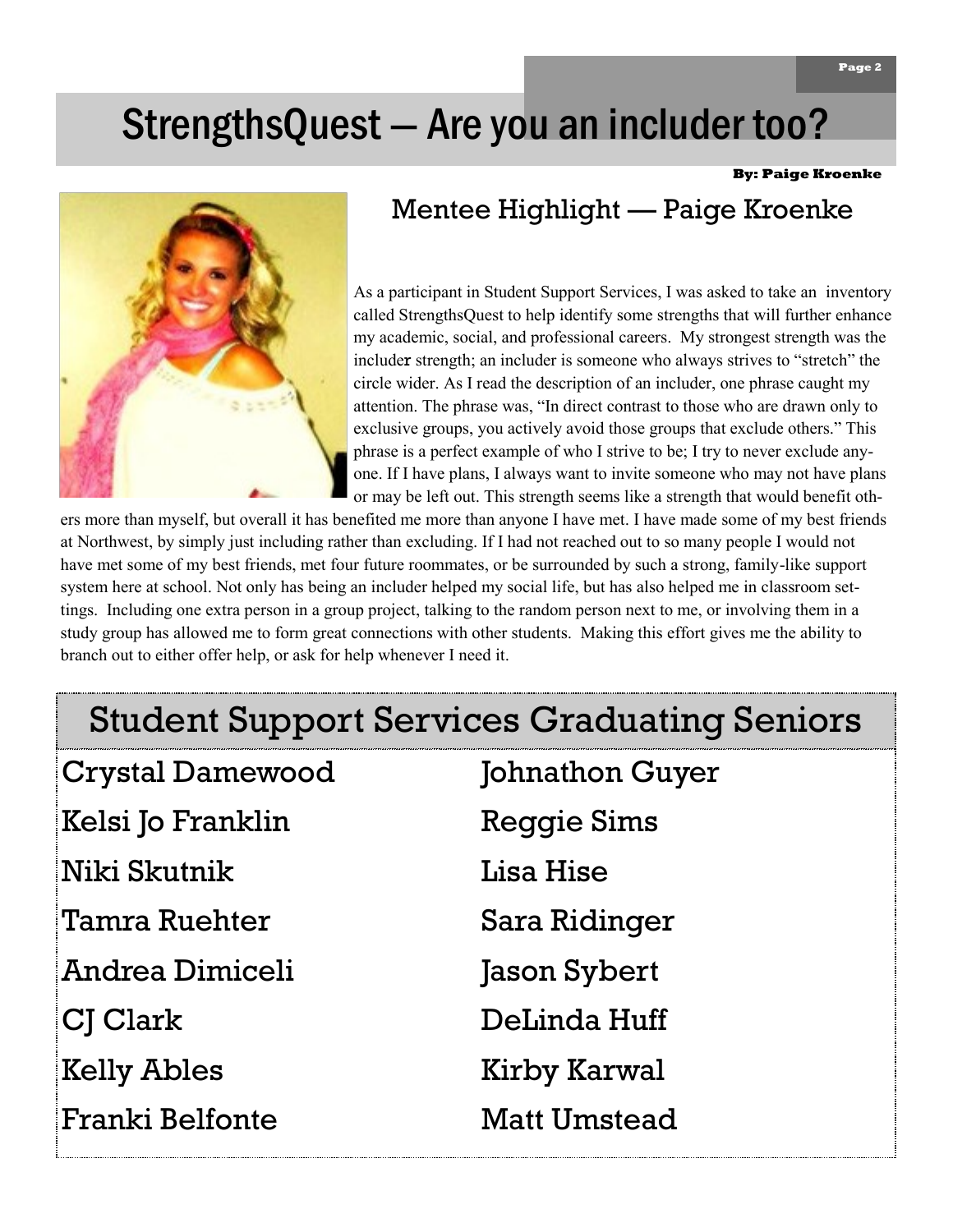# **Grant Aid Scholarship Program**

### ARE YOU ELIGIBLE?

- Are currently enrolled in the 1st or 2nd year of college (by year not credit hour classification)?
- Are currently receiving a Federal Pell Grant?
- Are currently in good academic standing?
- Are willing to be involved in SSS activities and programs?
- Deadline for completed application: **Friday, April 29.**

### WHAT MUST YOU DO TO REMAIN ELIGIBLE?

- Participate in SSS Student Leadership and Service Council meetings and events.
- Secure 5 and 10 week grade checks from your instructors and meet with your Grant Aid Advisor about them.
- Seek assistance if you are receiving below a C in any course.
- Meet with your Student Mentor monthly.
- Participate in SSS-sponsored community service projects.
- Attend SSS-sponsored Academic, Leadership, and Financial Assistance Workshops.
- Maintain good academic standing.

### WHY SHOULD I APPLY?

- Awards vary depending on individual needs and the number of recipients but awards are anticipated to range from \$750—\$1,500 per semester.
- This aid is used to offset unmet financial need and supplant loans.
- The required time commitment to maintain eligibility is about 15—20 hours per semester.

### If interested please contact Brenda Johnson, **Student Development Specialist**



Student Support Services AD 362 660-562-1862

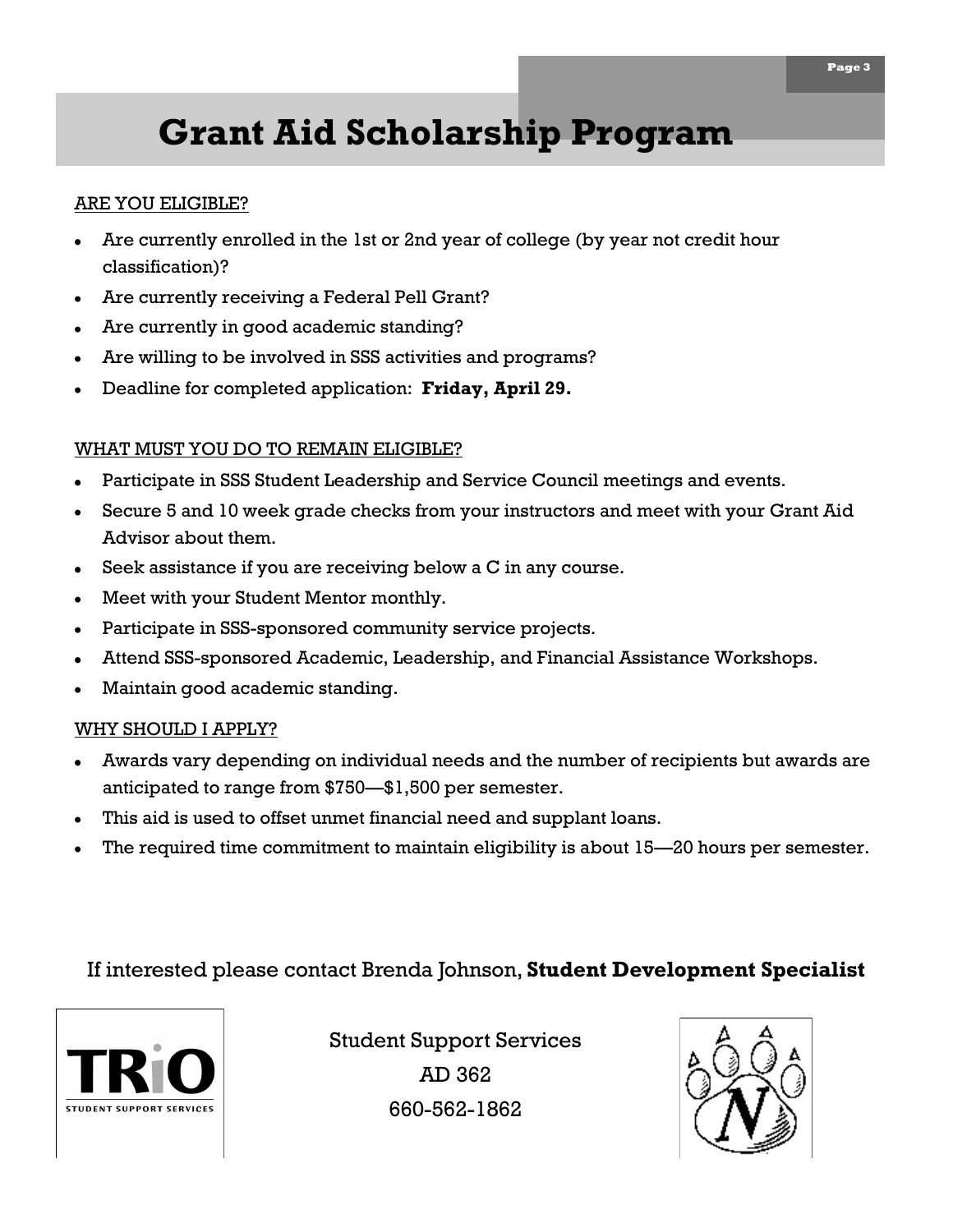Two resources are<br>provided here to help<br>you prepare for the<br>stress finals bring. provided here to help you prepare for the stress finals bring.

## **By: Kelsi Jo Franklin It's about that time again….**

With finals week quickly approaching, April 25-29, it's easy to get completely overwhelmed and stressed out. Below are some helpful stress management strategies to keep in mind. While it is always important that these guidelines are consistently followed, they will definitely benefit you in the weeks before finals. Just remember that everyone is just as stressed as you are—you aren't alone! There is a light at the end of the tunnel, so just keep these top ten strategies in mind, and you'll end up having your most successful finals yet!

**Stress Management Strategies: (Source**: http://www.sas.calpoly.edu/asc/ssl/stressmanagement.html)

1. **Learn how to say "No!"-** know your limits and do not compromise them. Taking on more than you can handle is never a good idea. It is ok if you don't do every single activity that your club, organization, fraternity, sorority, or your friends are doing.

2. **Laugh-** Do something that you enjoy: take on a hobby, hang out with friends, and learn to balance your life. If you are feeling upset, express your feelings. Don't keep them to yourself because that will only add to your stress!

3. **Healthy eating** – get the proper nutrition. Eat at least one hot-home cooked meal a day.

4. **Exercise** – physical activities can help you in not only burning off calories, but burning off stress. Exercise helps release tension. Exercise for 30 minutes a day for at least 3 times per week.

5. **Relaxing your mind and body** – take deep breaths. Visualize success. Set some "alone time" where you do something you enjoy. Practice "mindfulness", focusing your attention on the present moment.

6. **Sleep** – at least 7 hours of sleep are needed in order for your brain and body to function at optimum level. Avoid taking naps longer than 1 hour.

7. **Time management** – get a *planner*, create a schedule, or even a to-do list. Map out what your semester will look like. Once you have done that, do a schedule for each week. Then create a schedule for each day. Be **specific**. Mark down your class meeting times, study time for a specific subject, mealtimes, fun activities, and sleep. (If you need help with this talk to Kelsi Franklin or Andrea DiMiceli to see their Study Session!)

8. **Organization** – learn how to organize your notes, keep track of your assignments and important due dates or date of exams. Establish your priorities for the day.

9. **Find a support system** – whether it's your mom, sister, brother, friend or mentor J J, find someone you feel comfortable sharing your feelings with. Sometimes all we need is to vent off the frustration.

10. **Make changes in your surroundings** – if you find it difficult to study in your dorm try moving to a place where there is no loud music, and brighter lights.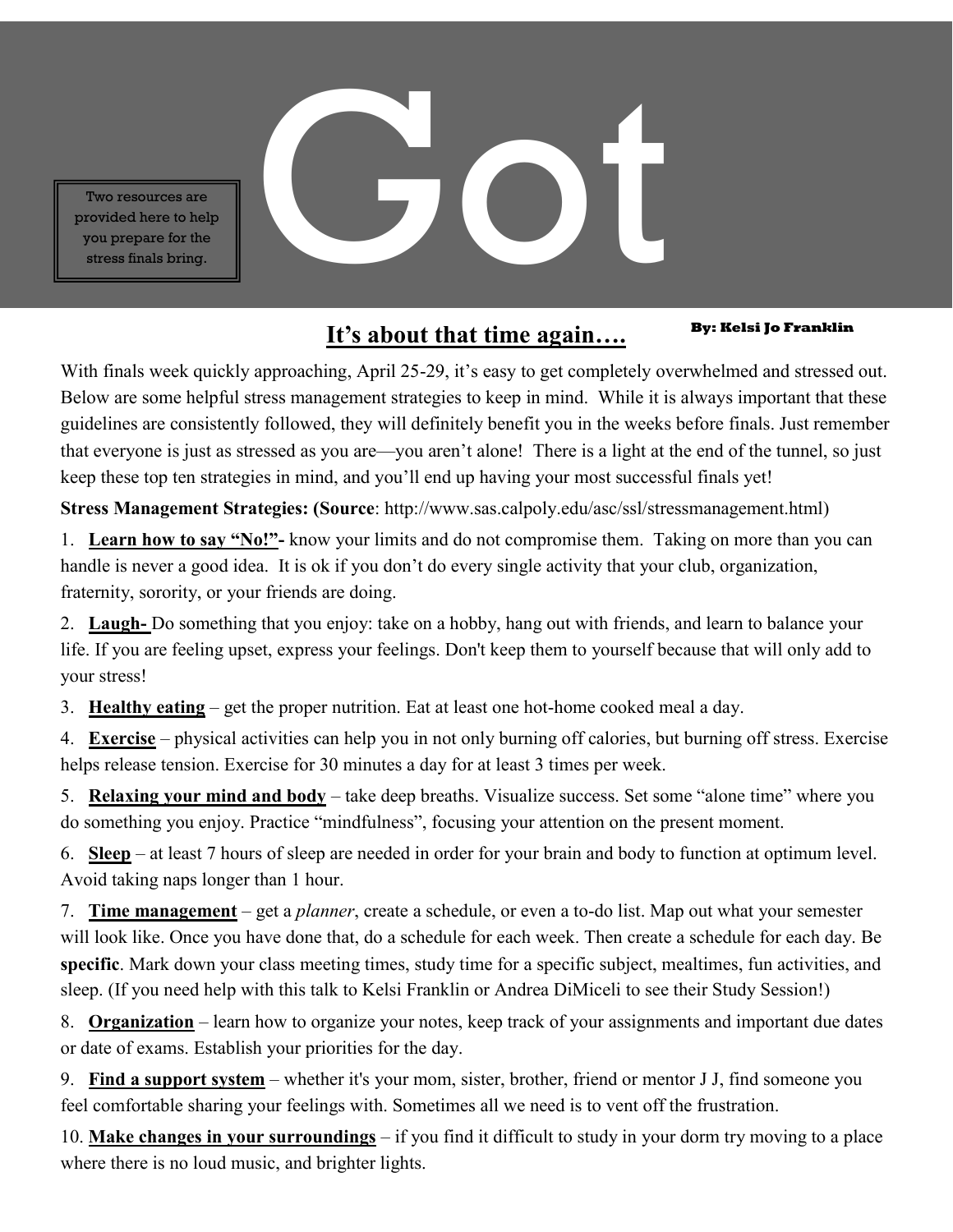# Stress?

# Finals week stress? By: Ryan Hesse

Taken from the National Mental Health America website.

### **Exam Week Stress**

It's exam week and the end of the semester has arrived. Suddenly, it's crunch time. Thinking about the papers you have to write and the studying you need to do before you take those finals can seriously stress you out. Having a game plan can help you avoid stress and substantially increase your chances of success.

Here are some tips to help you cope during exam week:

1. **Get moving.** A little bit of exercise will decrease your stress level and make your studying more productive.

2. **Eat smart.** Ordering pizza may seem like a good way to get dinner when you feel like you are too busy to leave your computer, but it's not a great idea. Eating a well-balanced diet will give you the energy you need to get through the end of the term.

3. **Establish your priorities.** Three papers to write and four exams to study for, all in the next week? Decide what you have to finish today and what can wait for another day or two. You can't do everything at once.

4. **Create a study plan.** Once you've decided what your priorities are, you can make a study plan. Make a schedule for what you are going to do each day. Don't forget to leave the room for short, but frequent, breaks.

5. **Set realistic goals and reward yourself when you reach them.** Maybe you can't write all your papers in one night, but you can get a rough draft of one done. Set a goal and work towards it. When you have gotten there, reward yourself with a dinner with friends or a walk outside.

6. **Do what works for you.** Some people need silence and others need quiet music. Some people study well with a partner while others work better on their own. Figure out what is best for you.

7. **Listen to your body.** Headaches, sore muscles, and nausea are all signs of stress. If you aren't feeling well, you may need to change the way you're studying.

8. **Take time to relax.** Getting away from the library for a yoga class or some other activity will help you focus when you go back to studying.

9. **Recognize and accept your limits.** You're an English major taking physics this semester? Understand your strengths and weaknesses. Not many people get A's in every class they take.

10. **Celebrate the end of exams.** You made it! Hang out with some friends and have a good time. You worked hard and should be proud of yourself.